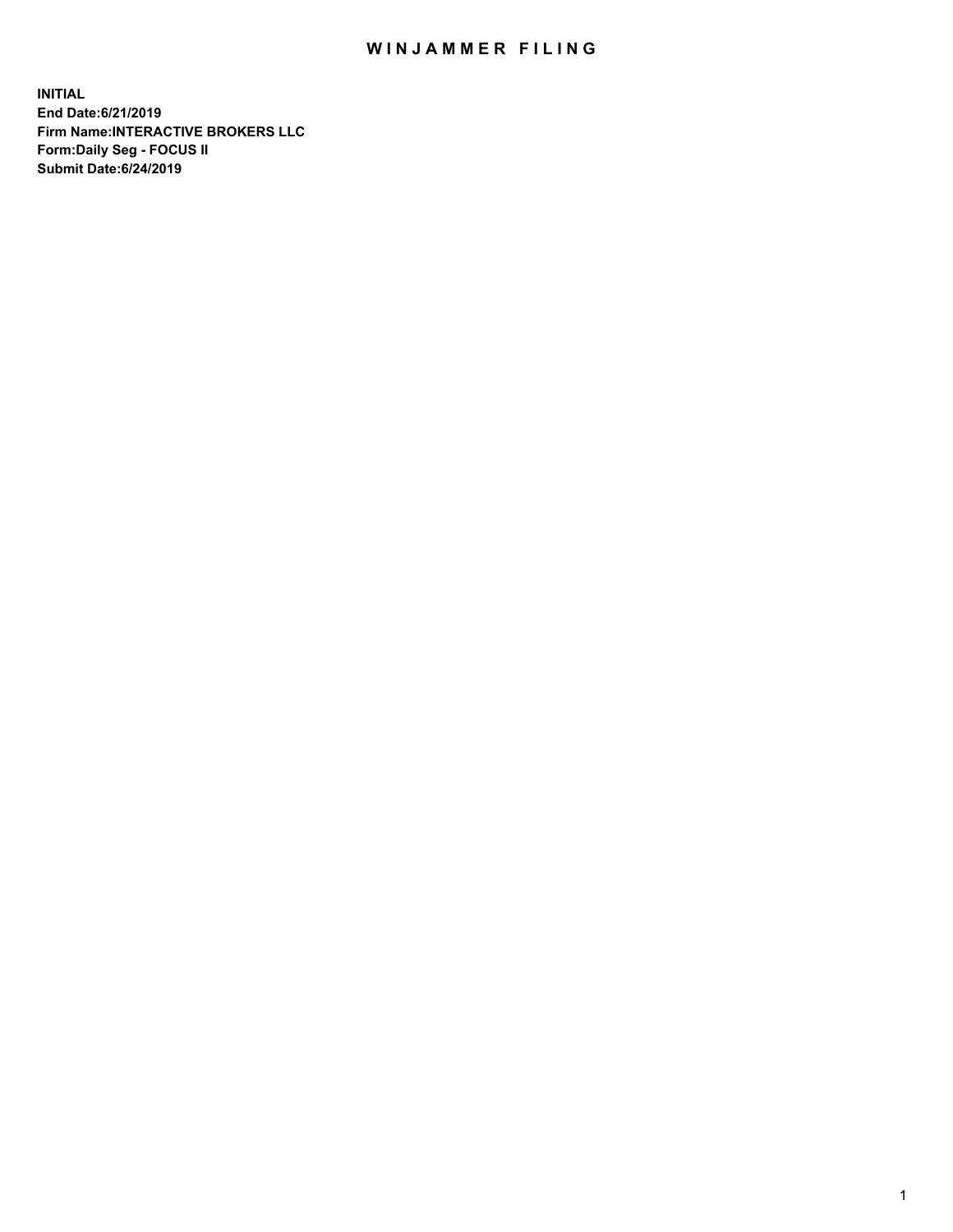**INITIAL End Date:6/21/2019 Firm Name:INTERACTIVE BROKERS LLC Form:Daily Seg - FOCUS II Submit Date:6/24/2019 Daily Segregation - Cover Page**

| Name of Company                                                                                                                                                                                                                                                                                                                | <b>INTERACTIVE BROKERS LLC</b>                                                                  |
|--------------------------------------------------------------------------------------------------------------------------------------------------------------------------------------------------------------------------------------------------------------------------------------------------------------------------------|-------------------------------------------------------------------------------------------------|
| <b>Contact Name</b>                                                                                                                                                                                                                                                                                                            | James Menicucci                                                                                 |
| <b>Contact Phone Number</b>                                                                                                                                                                                                                                                                                                    | 203-618-8085                                                                                    |
| <b>Contact Email Address</b>                                                                                                                                                                                                                                                                                                   | jmenicucci@interactivebrokers.c<br>om                                                           |
| FCM's Customer Segregated Funds Residual Interest Target (choose one):<br>a. Minimum dollar amount: ; or<br>b. Minimum percentage of customer segregated funds required:% ; or<br>c. Dollar amount range between: and; or<br>d. Percentage range of customer segregated funds required between:% and%.                         | $\overline{\mathbf{0}}$<br>$\overline{\mathbf{0}}$<br>155,000,000 245,000,000<br>0 <sub>0</sub> |
| FCM's Customer Secured Amount Funds Residual Interest Target (choose one):<br>a. Minimum dollar amount: ; or<br>b. Minimum percentage of customer secured funds required:% ; or<br>c. Dollar amount range between: and; or<br>d. Percentage range of customer secured funds required between:% and%.                           | $\overline{\mathbf{0}}$<br>0<br>80,000,000 120,000,000<br>0 <sub>0</sub>                        |
| FCM's Cleared Swaps Customer Collateral Residual Interest Target (choose one):<br>a. Minimum dollar amount: ; or<br>b. Minimum percentage of cleared swaps customer collateral required:% ; or<br>c. Dollar amount range between: and; or<br>d. Percentage range of cleared swaps customer collateral required between:% and%. | $\overline{\mathbf{0}}$<br><u>0</u><br>$\underline{0}$ $\underline{0}$<br>00                    |

Attach supporting documents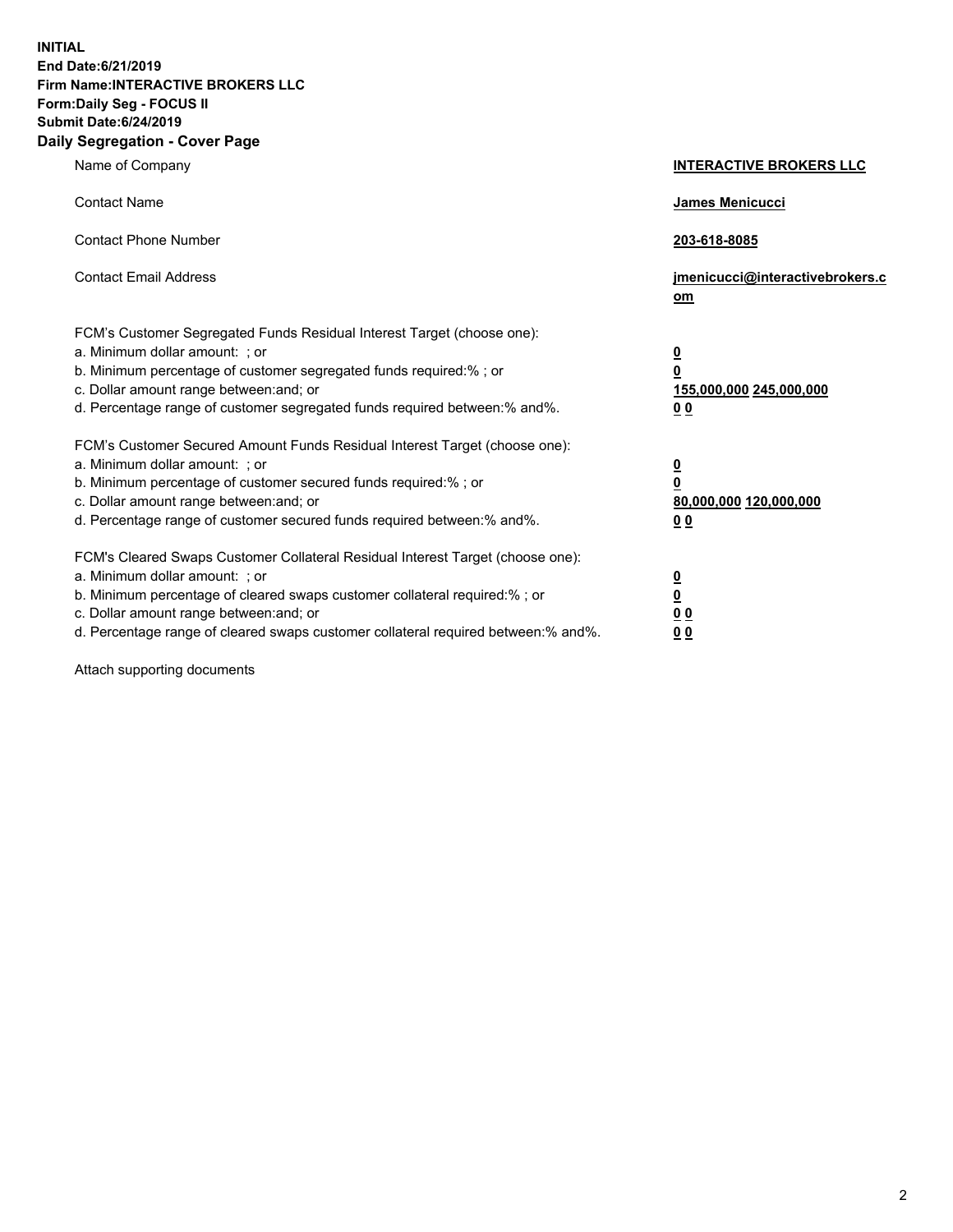## **INITIAL End Date:6/21/2019 Firm Name:INTERACTIVE BROKERS LLC Form:Daily Seg - FOCUS II Submit Date:6/24/2019 Daily Segregation - Secured Amounts**

|     | Daily Segregation - Secured Amounts                                                                                             |                                                      |
|-----|---------------------------------------------------------------------------------------------------------------------------------|------------------------------------------------------|
|     | Foreign Futures and Foreign Options Secured Amounts                                                                             |                                                      |
|     | Amount required to be set aside pursuant to law, rule or regulation of a foreign                                                | $0$ [7305]                                           |
|     | government or a rule of a self-regulatory organization authorized thereunder                                                    |                                                      |
| 1.  | Net ledger balance - Foreign Futures and Foreign Option Trading - All Customers                                                 |                                                      |
|     | A. Cash                                                                                                                         | 473,534,627 [7315]                                   |
|     | B. Securities (at market)                                                                                                       | $0$ [7317]                                           |
| 2.  | Net unrealized profit (loss) in open futures contracts traded on a foreign board of trade                                       | 12,612,050 [7325]                                    |
| 3.  | Exchange traded options                                                                                                         |                                                      |
|     | a. Market value of open option contracts purchased on a foreign board of trade                                                  | 36,220 [7335]                                        |
|     | b. Market value of open contracts granted (sold) on a foreign board of trade                                                    | -29,658 [7337]                                       |
| 4.  | Net equity (deficit) (add lines 1. 2. and 3.)                                                                                   | 486, 153, 239 [7345]                                 |
| 5.  | Account liquidating to a deficit and account with a debit balances - gross amount                                               | 7,955 [7351]                                         |
|     | Less: amount offset by customer owned securities                                                                                | 0 [7352] 7,955 [7354]                                |
| 6.  | Amount required to be set aside as the secured amount - Net Liquidating Equity                                                  | 486, 161, 194 [7355]                                 |
|     | Method (add lines 4 and 5)                                                                                                      |                                                      |
| 7.  | Greater of amount required to be set aside pursuant to foreign jurisdiction (above) or line                                     | 486, 161, 194 [7360]                                 |
|     | 6.                                                                                                                              |                                                      |
|     | FUNDS DEPOSITED IN SEPARATE REGULATION 30.7 ACCOUNTS                                                                            |                                                      |
| 1.  | Cash in banks                                                                                                                   |                                                      |
|     | A. Banks located in the United States                                                                                           | 116,745,354 [7500]                                   |
| 2.  | B. Other banks qualified under Regulation 30.7                                                                                  | 0 [7520] 116,745,354 [7530]                          |
|     | <b>Securities</b>                                                                                                               |                                                      |
|     | A. In safekeeping with banks located in the United States<br>B. In safekeeping with other banks qualified under Regulation 30.7 | 413,615,220 [7540]                                   |
| 3.  | Equities with registered futures commission merchants                                                                           | 0 [7560] 413,615,220 [7570]                          |
|     | A. Cash                                                                                                                         | $0$ [7580]                                           |
|     | <b>B.</b> Securities                                                                                                            | $0$ [7590]                                           |
|     | C. Unrealized gain (loss) on open futures contracts                                                                             | $0$ [7600]                                           |
|     | D. Value of long option contracts                                                                                               | $0$ [7610]                                           |
|     | E. Value of short option contracts                                                                                              | 0 [7615] 0 [7620]                                    |
| 4.  | Amounts held by clearing organizations of foreign boards of trade                                                               |                                                      |
|     | A. Cash                                                                                                                         | $0$ [7640]                                           |
|     | <b>B.</b> Securities                                                                                                            | $0$ [7650]                                           |
|     | C. Amount due to (from) clearing organization - daily variation                                                                 | $0$ [7660]                                           |
|     | D. Value of long option contracts                                                                                               | $0$ [7670]                                           |
|     | E. Value of short option contracts                                                                                              | 0 [7675] 0 [7680]                                    |
| 5.  | Amounts held by members of foreign boards of trade                                                                              |                                                      |
|     | A. Cash                                                                                                                         | 63,229,546 [7700]                                    |
|     | <b>B.</b> Securities                                                                                                            | $0$ [7710]                                           |
|     | C. Unrealized gain (loss) on open futures contracts                                                                             | 11,056,600 [7720]                                    |
|     | D. Value of long option contracts                                                                                               | 36,220 [7730]                                        |
|     | E. Value of short option contracts                                                                                              | <u>-29,658</u> [7735] <mark>74,292,708</mark> [7740] |
| 6.  | Amounts with other depositories designated by a foreign board of trade                                                          | $0$ [7760]                                           |
| 7.  | Segregated funds on hand                                                                                                        | $0$ [7765]                                           |
| 8.  | Total funds in separate section 30.7 accounts                                                                                   | 604,653,282 [7770]                                   |
| 9.  | Excess (deficiency) Set Aside for Secured Amount (subtract line 7 Secured Statement                                             | 118,492,088 [7380]                                   |
|     | Page 1 from Line 8)                                                                                                             |                                                      |
| 10. | Management Target Amount for Excess funds in separate section 30.7 accounts                                                     | 80,000,000 [7780]                                    |
| 11. | Excess (deficiency) funds in separate 30.7 accounts over (under) Management Target                                              | 38,492,088 [7785]                                    |
|     |                                                                                                                                 |                                                      |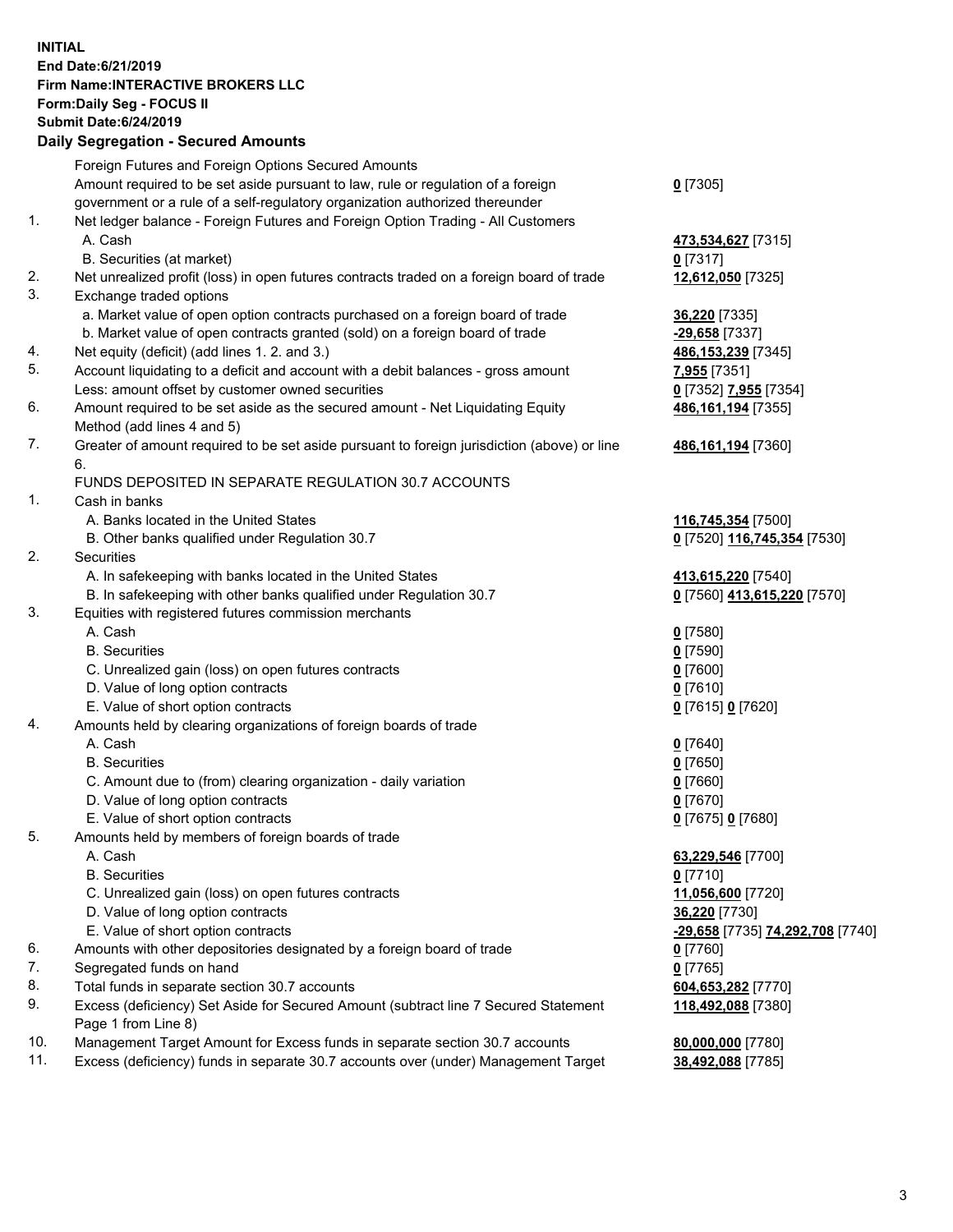**INITIAL End Date:6/21/2019 Firm Name:INTERACTIVE BROKERS LLC Form:Daily Seg - FOCUS II Submit Date:6/24/2019 Daily Segregation - Segregation Statement** SEGREGATION REQUIREMENTS(Section 4d(2) of the CEAct) 1. Net ledger balance A. Cash **3,936,157,699** [7010] B. Securities (at market) **0** [7020] 2. Net unrealized profit (loss) in open futures contracts traded on a contract market **-4,992,123** [7030] 3. Exchange traded options A. Add market value of open option contracts purchased on a contract market **209,397,774** [7032] B. Deduct market value of open option contracts granted (sold) on a contract market **-254,999,932** [7033] 4. Net equity (deficit) (add lines 1, 2 and 3) **3,885,563,418** [7040] 5. Accounts liquidating to a deficit and accounts with debit balances - gross amount **1,213,819** [7045] Less: amount offset by customer securities **0** [7047] **1,213,819** [7050] 6. Amount required to be segregated (add lines 4 and 5) **3,886,777,237** [7060] FUNDS IN SEGREGATED ACCOUNTS 7. Deposited in segregated funds bank accounts A. Cash **781,884,202** [7070] B. Securities representing investments of customers' funds (at market) **2,041,677,880** [7080] C. Securities held for particular customers or option customers in lieu of cash (at market) **0** [7090] 8. Margins on deposit with derivatives clearing organizations of contract markets A. Cash **9,327,592** [7100] B. Securities representing investments of customers' funds (at market) **1,297,089,530** [7110] C. Securities held for particular customers or option customers in lieu of cash (at market) **0** [7120] 9. Net settlement from (to) derivatives clearing organizations of contract markets **2,689,920** [7130] 10. Exchange traded options A. Value of open long option contracts **216,962,785** [7132] B. Value of open short option contracts **-262,815,769** [7133] 11. Net equities with other FCMs A. Net liquidating equity **0** [7140] B. Securities representing investments of customers' funds (at market) **0** [7160] C. Securities held for particular customers or option customers in lieu of cash (at market) **0** [7170] 12. Segregated funds on hand **0** [7150] 13. Total amount in segregation (add lines 7 through 12) **4,086,816,140** [7180] 14. Excess (deficiency) funds in segregation (subtract line 6 from line 13) **200,038,903** [7190] 15. Management Target Amount for Excess funds in segregation **155,000,000** [7194]

16. Excess (deficiency) funds in segregation over (under) Management Target Amount Excess

**45,038,903** [7198]